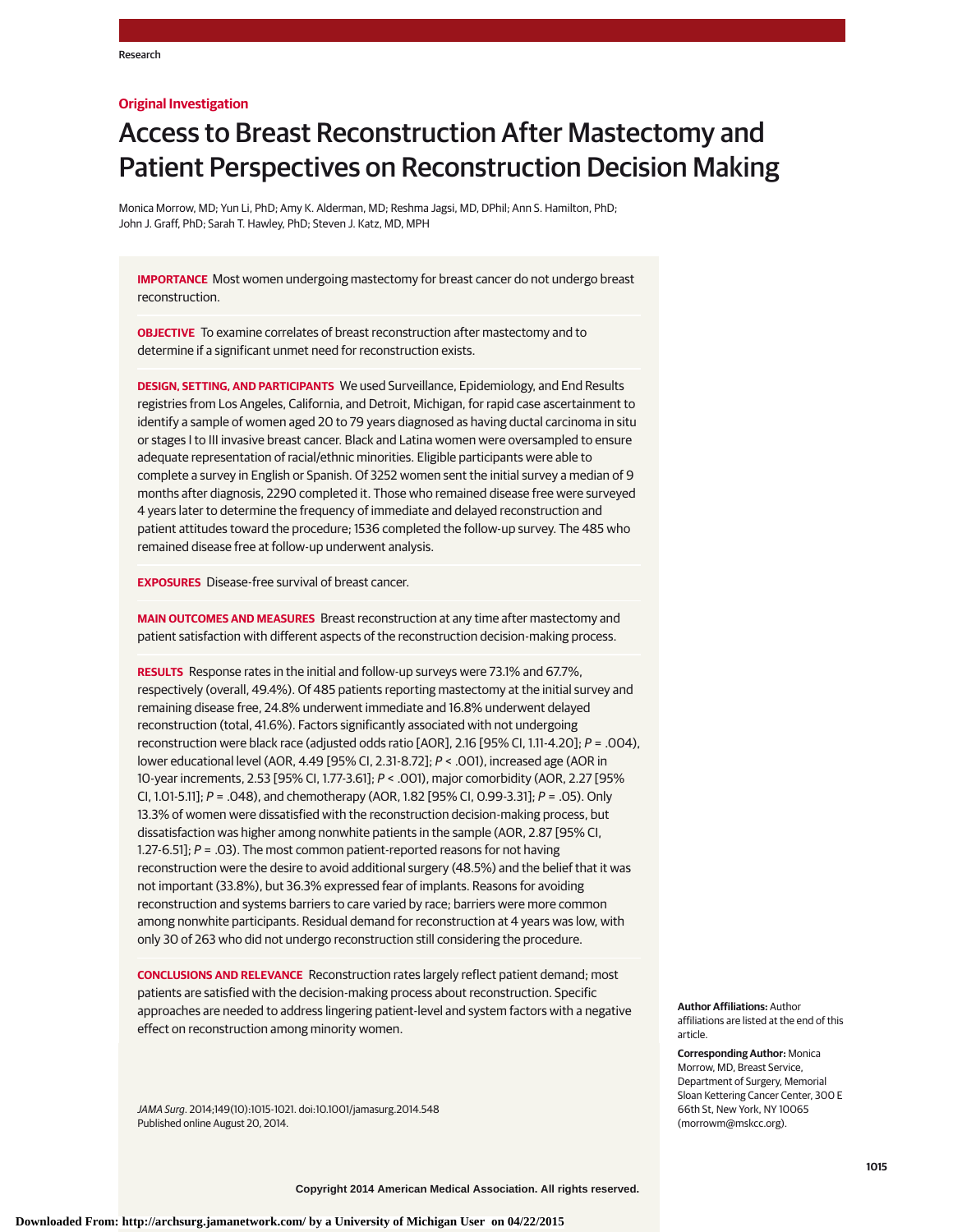niversal coverage for postmastectomy breast reconstruction was mandated after the enactment of the Women's Health and Cancer Rights Act in the United States in 1998. Despite guaranteed insurance coverage, most women undergoing mastectomy for breast cancer do not undergo breast reconstruction, with rates of reconstruction ranging from 25% to 35% in population-based studies<sup>1,2</sup> of women treated from 2003 through 2007. Even among women treated in National Cancer Institute–designated cancer centers participating in the National Comprehensive Cancer Network, slightly more than 50% of those undergoing mastectomy underwent reconstruction.3Variations in rates of reconstruction have been associated with age, insurance status, ethnicity, and supply of reconstructive surgeons.<sup>1-3</sup> This variation, coupled with evidence of significant between-surgeon variation in discussion of reconstruction<sup>4</sup> and rates of mastectomy and breast reconstruction<sup>5</sup> suggests that patients' needs for reconstruction may not be addressed fully. These concerns resulted in the passage of a New York State law in 2010 mandating that surgeons discuss the availability of breast reconstruction with patients before breast cancer treatment, provide information about insurance coverage, and refer them to a hospital where reconstruction is available if necessary.<sup>6</sup> However, little is known about patient perceptions regarding reconstruction, and whether a significant unmet need for breast reconstruction exists remains unknown. In addition, most studies that have examined reconstruction do not include patients who underwent the surgical procedure later (delayed reconstruction). A previous study<sup>7</sup> reported that delayed reconstruction was infrequent in a population-based sample of women diagnosed as having breast cancer in 2002 and found that only 59% of patients in that study who did not undergo reconstruction believed that they were adequately informed about the procedure. The purpose of this study was to examine the rates of immediate and delayed breast reconstruction and correlates of their use in a diverse, population-based sample treated in a more recent period to determine whether significant gaps in awareness regarding breast reconstruction persist. In addition, we sought to examine patient attitudes toward reconstruction and identify whether a significant unmet need for reconstruction after completion of cancer treatment exists.

## Methods

## Study Population and Data Collection

Women in the metropolitan areas of Los Angeles, California, and Detroit, Michigan, who were aged 20 to 79 years; were diagnosed as having ductal carcinoma in situ or invasive breast cancer from June 1, 2005, through February 28, 2007; and were reported to the National Cancer Institute's Surveillance, Epidemiology, and End Results (SEER) program registries in both regions were eligible for initial sample selection. Patients were excluded if they had stage IV breast cancer, died before the initial survey, or could not complete the initial questionnaire in English or Spanish. Asian women in Los Angeles also were excluded because of enrollment in other studies. Latina (in Los Angeles) and black (in Los Angeles and Detroit) patients were



SEER indicates Surveillance, Epidemiology, and End Results registry of the National Cancer Institute.

oversampled to ensure sufficient representation of racial/ ethnic minorities.<sup>8,9</sup>

Eligible patients were identified via rapid case ascertainment as they were reported monthly to the collaborating SEER registries. Physicians were notified of our intent to contact patients, followed by a patient mailing consisting of a letter, survey materials, and a \$10 cash gift to eligible study participants. All materials were sent in English and Spanish to those with Spanish surnames. Patients were initially interviewed at a mean of 9 months after diagnosis (mean completion window, 9 [range, 5-14] months). A follow-up survey was sent to those who completed the baseline survey approximately 4 years after diagnosis (mean completion window, 50 [range, 36- 65] months). The Dillman survey method was used for both surveys to encourage response.<sup>10</sup>

The Figure shows the decay in the sample from the initial accrual of patients through the selection of the sample for the analysis in this study. Of 3252 patients initially identified and sent a baseline survey, 2290 (73.1%) completed that survey; and 1536 patients (67.7%) completed the follow-up survey. The overall response rate was 49.4% (1536 of 3111 [3252 initially identified patients minus 119 who were excluded and 22 whose baseline survey could not be merged with SEER data]). The analytic sample for this study consists of the 485 patients who reported undergoing mastectomy at the initial survey, completed the follow-up survey, and indicated that they did not have a recurrence of breast cancer. The study protocol was approved by the institutional review boards of the University of Michigan in Ann Arbor, University of Southern California, and Wayne State University, Detroit. Informed consent was waived because completion of the survey was believed to indicate consent.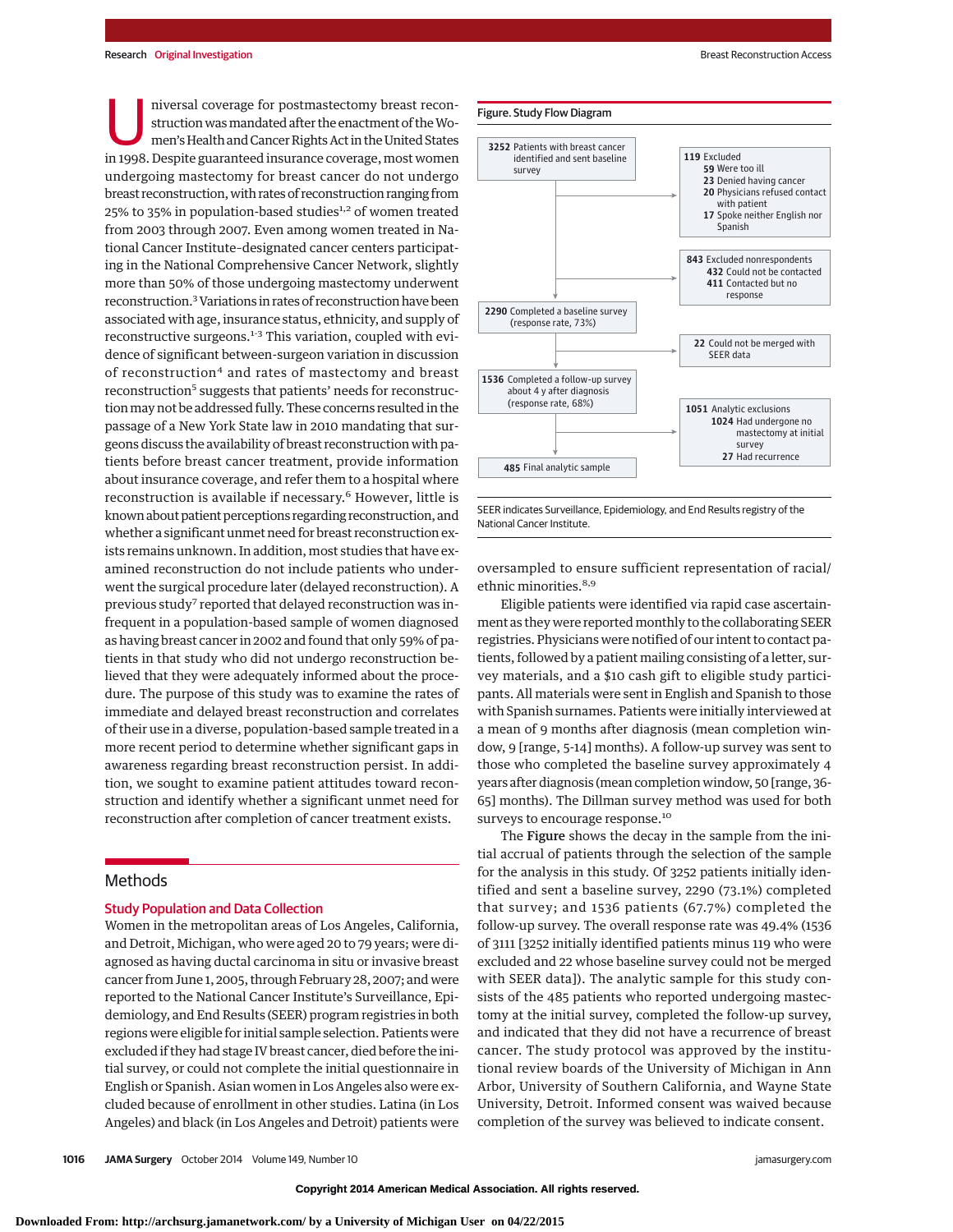#### **Measures**

A primary outcome of interest was a binary variable that indicated whether or not a patient underwent breast reconstruction at any time since themastectomy, obtained from both surveys. The second outcome of interest was patient satisfaction with different aspects of the reconstruction decision-making process, obtained from the follow-up survey. Patients were asked to agree/disagree with statements regarding their satisfaction with the following aspects of the decision-making process: (1) being satisfied with the decision about whether to have reconstruction; (2) not regretting the choice they made regarding whether to have breast reconstruction; and (3) being satisfied about the information given about the issues important to breast reconstruction. The response category format was a Likert scale that ranged from 1 (strongly disagree) to 5 (strongly agree). The items were recoded to obtain congruent valence, and a mean was calculated to make a scale. We dichotomized the scale score as low satisfaction (<3) or higher satisfaction (≥3). In addition, we examined the reasons why patients did not undergo breast reconstruction or delayed reconstruction across the following 2 dimensions: (1) patient factors, such as their attitudes toward reconstruction (ie, worry, too much time off work or away from family) or clinical reasons; and (2) systems factors. Patients were asked to what extent each reason contributed to their decision, ranging from 1 ("not at all") to 5 ("a lot") using a Likert scale.

The independent variables considered in this study included patient demographics, patient clinical/treatment factors, and site (Detroit vs Los Angeles). Patient demographics included age, educational level, race/ethnicity, partner status, income, insurance types, and smoking status. Patient clinical factors included cancer stage, presence of key medical comorbidities (ie, chronic obstructive pulmonary disease, heart disease, diabetes mellitus, or stroke), and breast size. Treatment factors included chemotherapy, radiotherapy, and timing of reconstruction (delayed or immediate reconstruction after mastectomy). All these variables were self-reported except cancer stage. We used the American Joint Committee on Cancer staging system<sup>11</sup> to classify cancer stage, which was obtained from the SEER registry.

### Statistical Analysis

We first conducted an analysis comparing key baseline categorical variables between responders (those who completed the baseline and follow-up surveys) and nonresponders using  $\chi^2$  tests. We then calculated summary statistics on our sample population using percentages for categorical variables and means and standard deviations for continuous variables. Logistic regression was used to assess the odds of patients not undergoing reconstruction after mastectomy. The independent variables for thismodel included age, partner status, educational level, race/ethnicity, income, insurance types, comorbidities, prediagnosis brassiere cup size, cancer stage, radiotherapy, chemotherapy, contralateral prophylactic mastectomy, and SEER site. Similarly, we used logistic regression to model the odds of being dissatisfied with the decisionmaking process. The independent variables for this model included the status of reconstruction (yes vs no), age, educational level, race/ethnicity, marriage/partner status, income, insurance type, cancer stage, and SEER site. To achieve parsimony of the regression models, we used a backward variable selection method to eliminate the variables that did not reach the statistical significance level of .10. Finally, we described the distribution of responses on a list of reasons why women did not receive reconstruction or delayed the procedure. This list was based on the percentages of patients who reported that a given issue contributed to their decision to omit or delay reconstruction ("quite a bit," "a lot," "somewhat," and "not at all"). We examined the difference in these percentages across racial/ethnic groups using Mantel-Haenszel tests.

All the descriptive and regression analyses described above were weighted using survey procedures (eg, PROC SURVEY-LOGISTIC [SAS Institute] for logistic regression) to account for differential probabilities of sample selection and nonresponse, which made our statistical inference more representative of the population. We created an analytic weight that accounted for the initial sampling design (oversampling of black and Latina patients and disproportionate selection across geographic sites) and differential nonresponse in the 2 survey waves.12 All analyses used commercially available statistical software (SAS, version 9.2; SAS Institute).

## Results

An analysis of sampled patients comparing nonrespondents with respondents who completed the initial and the follow-up surveys showed no significant differences by age at diagnosis. However, compared with respondents, nonrespondents to the follow-up survey were more likely to be black (35.2% vs 26.7%; *P* < .001) or Latina (17.2% vs 13.3%; *P* = .002), more likely to have stage II or III cancer (54.9% vs 37.8%; *P* < .001), and more likely to have undergone mastectomy (37.5% vs 30.8%; *P* < .001).

The characteristics of the patient population are summarized in Table 1 and Table 2. The mean age was 55.8 years; 42.2% had no more than a high school education, and 64.3% had stage I or II breast cancer. Postmastectomy radiotherapy was reported by 33.0%, and 11.6% underwent a contralateral prophylactic mastectomy. Overall, 41.6% of the 485 patients treated with mastectomy who remained disease free had breast reconstruction; 146 of the procedures (24.8%) were performed at the time of mastectomy, and 76 (16.8%) were delayed. The most common type of reconstruction used implants or tissue expanders (61.9% of those undergoing reconstruction). A multivariable regression analysis of factors associated with not undergoing any breast reconstruction is shown in Table 3. Black patients, those with no more than a high school education, those without private insurance, those with any major comorbidity, older women, and those residing in Los Angeles County were significantly less likely to undergo reconstruction than their counterparts. Patients who received chemotherapy were also significantly less likely to undergo reconstruction.

Most women reported being satisfied with the decisionmaking process regarding reconstruction. The mean satisfaction score was 3.9 (SE, 0.05) on a 5-point Likert scale. About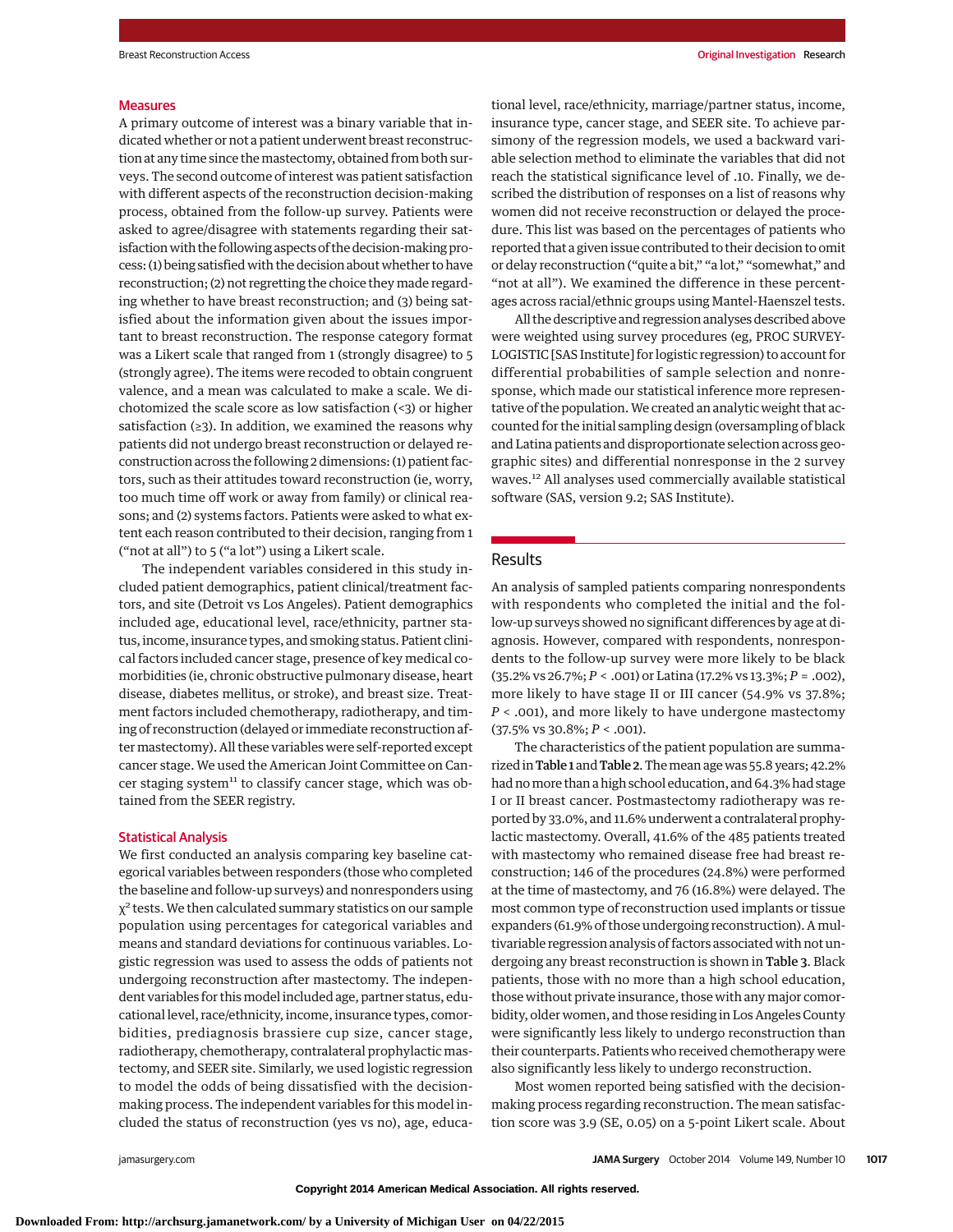| Variable                                | No. of<br>Participants | Weighted % of<br>Participants <sup>b</sup> |
|-----------------------------------------|------------------------|--------------------------------------------|
| Reconstruction timing                   |                        |                                            |
| None                                    | 263                    | 58.4                                       |
| Immediate                               | 146                    | 24.8                                       |
| Delayed                                 | 76                     | 16.8                                       |
| Type of reconstruction                  |                        |                                            |
| Autologous tissue                       | 68                     | 38.1                                       |
| Implant                                 | 141                    | 61.9                                       |
| <b>Breast size</b>                      |                        |                                            |
| A or B                                  | 168                    | 35.7                                       |
| C                                       | 165                    | 37.9                                       |
| D or larger                             | 131                    | 26.5                                       |
| Race                                    |                        |                                            |
| Nonblack, non-Latina                    | 233                    | 40.9                                       |
| <b>Black</b>                            | 104                    | 15.3                                       |
| Latina                                  | 148                    | 43.7                                       |
| <b>Educational level</b>                |                        |                                            |
| ≤High school                            | 174                    | 42.2                                       |
| ≥Some college                           | 306                    | 57.8                                       |
| Insurance type                          |                        |                                            |
| None                                    | 39                     | 10.0                                       |
| Private                                 | 283                    | 57.7                                       |
| Medicaid                                | 47                     | 12.1                                       |
| Medicare                                | 99                     | 20.2                                       |
| Income, \$                              |                        |                                            |
| $<$ 20 000                              | 84                     | 17.6                                       |
| 20 000-69 999                           | 167                    | 34.5                                       |
| ≥70 000                                 | 146                    | 26.8                                       |
| Unknown                                 | 88                     | 21.1                                       |
| Married or partnered                    |                        |                                            |
| Yes                                     | 288                    | 59.8                                       |
| <b>No</b>                               | 195                    | 40.2                                       |
| $\geq$ 1 Chronic condition <sup>c</sup> |                        |                                            |
| Yes                                     | 98                     | 19.6                                       |
| <b>No</b>                               | 387                    | 80.4                                       |
| Smoking                                 |                        |                                            |
| Yes                                     | 73                     | 13.6                                       |
| N <sub>o</sub>                          | 409                    | 86.4                                       |

### Table 1. Demographic Characteristics of 485 Participants With Breast Cancer Who Underwent Mastectomy<sup>a</sup>

Abbreviation: AJCC, American Joint Committee on Cancer.

a Mean (SE) age of the sample was 55.8 (0.7) years. Among the 459 participants for whom the data were available, mean (SE) body mass index (calculated as weight in kilograms divided by height in meters squared) was 28.7 (0.4).

<sup>b</sup> Percentages are weighted to account for the sample design and nonresponse.

<sup>c</sup> Includes chronic obstructive pulmonary disease, heart disease, diabetes mellitus, or stroke.

13.3% of women reported being dissatisfied with the decisionmaking process (score, <3). Table 4 shows correlates of dissatisfaction with the reconstruction decision-making process; dissatisfaction was associated with being black or Latina (*P* = .03) but not with lower income or educational levels.

Reasons for not undergoing reconstruction are summarized in Table 5 for the 263 women treated with mastectomy

**1018 JAMA Surgery** October 2014 Volume 149, Number 10 jamasurgery.com in the state of the state of the state of the state of the state of the state of the state of the state of the state of the state of the state of the s

Table 2. Clinical Characteristics of 485 Participants

With Breast Cancer Who Underwent Mastectomy

| Variable                                 | No. of<br><b>Participants</b> | Weighted % of<br>Participants <sup>a</sup> |
|------------------------------------------|-------------------------------|--------------------------------------------|
| AJCC stage                               |                               |                                            |
| $\Omega$                                 | 99                            | 14.2                                       |
| ı                                        | 133                           | 24.7                                       |
| $\mathbf{I}$                             | 164                           | 39.6                                       |
| III                                      | 87                            | 21.5                                       |
| Postmastectomy radiotherapy              |                               |                                            |
| Yes                                      | 144                           | 33.0                                       |
| <b>No</b>                                | 322                           | 67.0                                       |
| Chemotherapy                             |                               |                                            |
| Yes                                      | 278                           | 65.0                                       |
| <b>No</b>                                | 198                           | 35.0                                       |
| Contralateral<br>prophylactic mastectomy |                               |                                            |
| Yes                                      | 56                            | 11.6                                       |
| No                                       | 429                           | 88.4                                       |

Abbreviation: AJCC, American Joint Committee on Cancer.

<sup>a</sup> Percentages are weighted to account for the sample design and nonresponse.

alone. Common reasons among women of all racial/ethnic groups were the desire to avoid additional surgery (48.5%) or the feeling that reconstruction was not important (33.8%). However, ethnic minority groups were less likely to report the desire to avoid additional surgery (70.0% for nonblack, non-Latina patients vs 39.7% and 34.1% for black and Latina patients, respectively; *P* < .001) or that reconstruction was not important (42.4% for nonblack, non-Latina patients vs 21.6% and 31.3% for black and Latina patients, respectively;  $P = .04$ ). Fear of implants (36.3%) was another commonly reported reason for not undergoing reconstruction. Concerns about interference with the detection of cancer and lack of awareness of the availability of reconstruction were cited by 23.9% and 18.1% of the sample, respectively. We found significant racial/ethnic gradients for some of the other reasons given for not undergoing reconstruction. More Latina patients reported concerns about interference with cancer detection or complications of the procedure and not being able to take time off from work or family. More black and Latina patients reported the systems barrier of having no insurance coverage.

Most of the 76 patients who underwent delayed breast reconstruction reported treatment-related reasons for the delay, including the need to focus on cancer treatment (68.7%) or the need to accommodate chemotherapy (50.7%) or radiotherapy (26.3%) (Table 6). Fewer than 15% indicated that they were unaware of the option of breast reconstruction at the time of their breast cancer surgery or that they had problems with insurance. We found little residual demand for breast reconstruction among women who had not undergone the procedure by 4 years after diagnosis; only 30 of the 263 respondents (11.4%) who had not undergone reconstruction indicated they were still considering the procedure.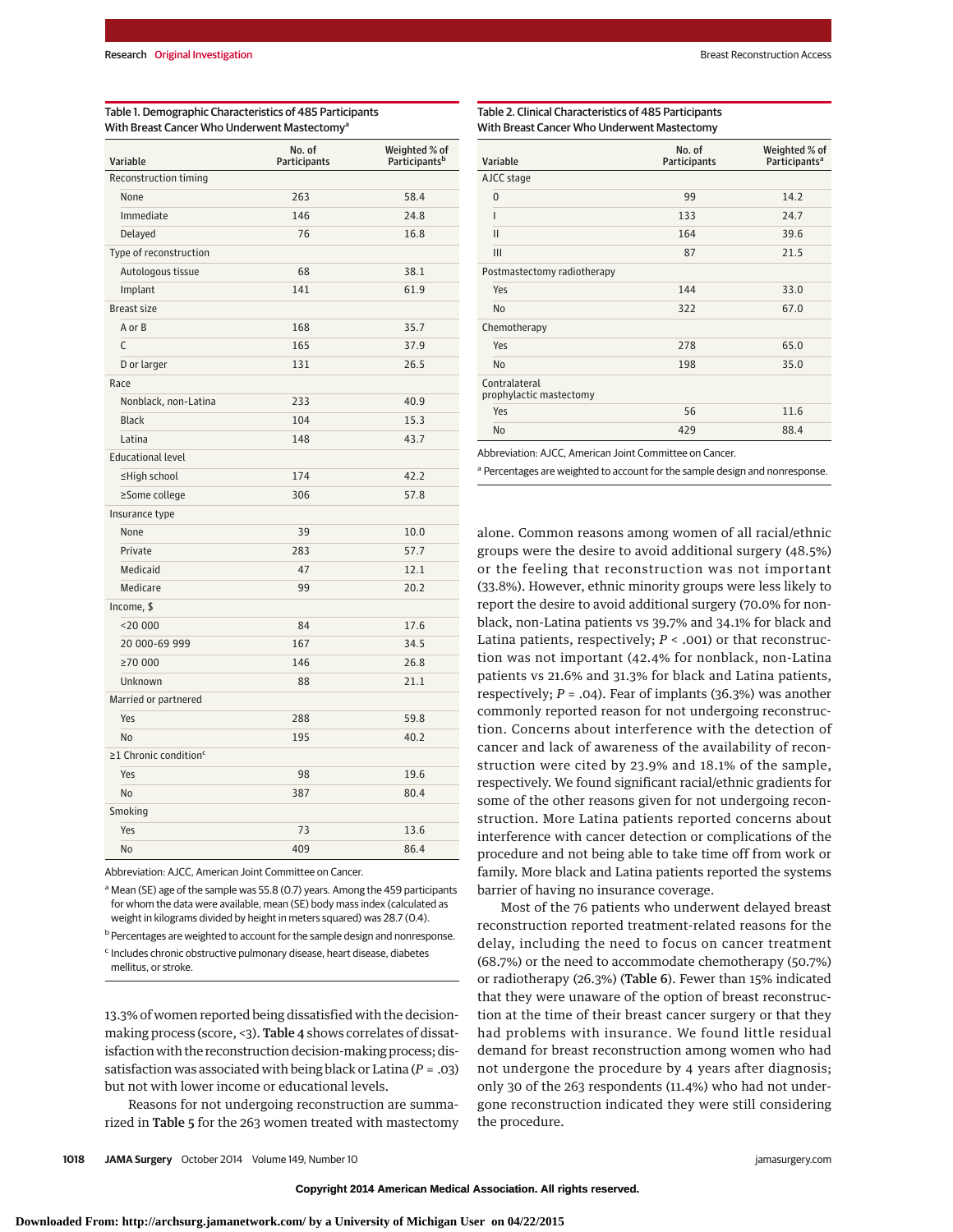| Variable                 | OR (95% CI)         | P Value |  |
|--------------------------|---------------------|---------|--|
| Chemotherapy             |                     |         |  |
| N <sub>0</sub>           | 1 [Reference]       | .050    |  |
| Yes                      | 1.82 (0.99-3.31)    |         |  |
| Major comorbidities      |                     |         |  |
| N <sub>0</sub>           | 1 [Reference]       | .048    |  |
| Yes                      | $2.27(1.01-5.11)$   |         |  |
| Age in 10-y increments   | $2.53(1.77-3.61)$   | < .001  |  |
| <b>Educational level</b> |                     |         |  |
| ≥Some college            | 1 [Reference]       | < 0.01  |  |
| ≤High school             | 4.49 (2.31-8.72)    |         |  |
| Insurance                |                     |         |  |
| Private                  | 1 [Reference]       |         |  |
| Medicaid                 | $2.72(1.11-6.64)$   |         |  |
| Medicare                 | $2.43(0.87 - 6.79)$ | .04     |  |
| None                     | $2.81(1.06 - 7.50)$ |         |  |
| Race                     |                     |         |  |
| Nonblack/non-Latina      | 1 [Reference]       | .004    |  |
| Black                    | $2.16(1.11-4.20)$   |         |  |
| Latina                   | $0.62(0.28-1.37)$   |         |  |
| Site                     |                     |         |  |
| Detroit                  | 1 [Reference]       | .04     |  |
| Los Angeles              | $1.90(1.03-3.50)$   |         |  |

Abbreviation: OR, odds ratio.

a Includes 471 patients; 14 patients were not included because of missing values for dependent or independent variables.

## **Discussion**

Our study suggests that the rate of breast reconstruction after mastectomy has been relatively stable over time in 2 large, diverse SEER catchment areas. In an earlier study<sup>7,13</sup> of women identified in the Detroit and Los Angeles SEER registries and treated from December 2001 through January 2003, 36% of those undergoing mastectomy had immediate reconstruction and an additional 12% underwent delayed reconstruction. In our present sample of patients diagnosed from July 1, 2005, through February 28, 2007, from the same SEER registries, the overall rate of reconstruction was 41.6% (24.8% immediate and 16.8% delayed). These findings are consistent with the 25% to 29% increase in reconstruction seen in statewide data from California from 2003 through 2007.<sup>2</sup> Albornoz et al<sup>14</sup> used the Nationwide Inpatient Sample database to examine rates of immediate reconstruction in 2008 and found that 37.8% of patients undergoing mastectomy underwent immediate reconstruction.

Although the optimal rate of breast reconstruction is uncertain, our results suggest that patient demand and clinical and treatment factors largely determined who underwent the procedure. A lack of interest in additional surgery at the time of cancer diagnosis was the primary reason for not undergoing reconstruction in our present patient sample and in a previously described sample.<sup>7,13</sup> Other investigators have also found that patients' feelings that reconstruction was not important and patients' desires to avoid additional surgery are

Table 4. Adjusted ORs for Dissatisfaction With the Reconstruction Decision-Making Process<sup>a</sup>

| Variable                 | OR (95% CI)         | P Value |  |
|--------------------------|---------------------|---------|--|
| Income, \$               |                     |         |  |
| $\geq 70000$             | 1 [Reference]       |         |  |
| 20 000-69 999            | $1.29(0.53-3.11)$   |         |  |
| $<$ 20 000               | $2.00(0.75 - 5.34)$ | .15     |  |
| Unknown                  | $0.58(0.16-2.16)$   |         |  |
| <b>Educational level</b> |                     |         |  |
| ≥Some college            | 1 [Reference]       |         |  |
| ≤High school             | $1.69(0.76-3.73)$   | .20     |  |
| Race                     |                     |         |  |
| Nonblack/non-Latina      | 1 [Reference]       |         |  |
| <b>Black</b>             | $2.87(1.27-6.51)$   | .03     |  |
| Latina                   | $2.03(0.89-4.67)$   |         |  |

Abbreviation: OR, odds ratio.

<sup>a</sup> Includes 470 patients; 15 patients were not included because of missing values for dependent or independent variables.

the major factors responsible for low rates of reconstruction.<sup>15</sup> Although feeling that reconstruction is not important may seem counterintuitive, breast-conserving surgery with radiotherapy is an alternative way to maintain a breast that is an option for most women with early-stage breast cancer, $16$  involves a smaller surgical procedure with more rapid recovery than mastectomy with reconstruction, and results in a sensate breast mound. In contrast, mastectomy with reconstruction often requires additional surgical procedures, and the reconstructed breast lacks normal sensation, making breastconserving surgery the preferred choice for some women desiring to maintain a breast. Greenberg et al<sup>3</sup> have demonstrated a strong inverse correlation between institutional rates of breast-conserving surgery and mastectomy with reconstruction (*r* = −0.80; *P* = .02) but no correlation between institutional rates of mastectomy alone and breast-conserving surgery or between mastectomy alone and mastectomy plus reconstruction.

We found that 16.8% of mastectomy-treated patients delayed reconstruction. This finding from a population study is somewhat higher than what was seen in a series from the M. D. Anderson Cancer Center, in which 8% of women underwent delayed reconstruction 15 to 27 months after mastectomy,<sup>17</sup> but suggests that most women desiring breast reconstruction have access to immediate breast reconstruction. Patient report of reasons for delaying reconstruction clearly showed that coordinating treatment delivery was the major factor in the decision to forgo reconstruction in our study population. Another reassuring finding from this study is that 4 years after diagnosis, only 30 of the 263 patients (11.4%) who had not undergone reconstruction were still considering it.

Our results suggest that some barriers to breast reconstruction linger. Black patients were less likely than nonblack, non-Latina patients to undergo reconstruction. In addition, patients without private insurance plans were less likely to undergo reconstruction. Patient-reported reasons for not undergoing reconstruction suggested patient knowledge- and attitude-related barriers and systems issues. Almost one-fifth of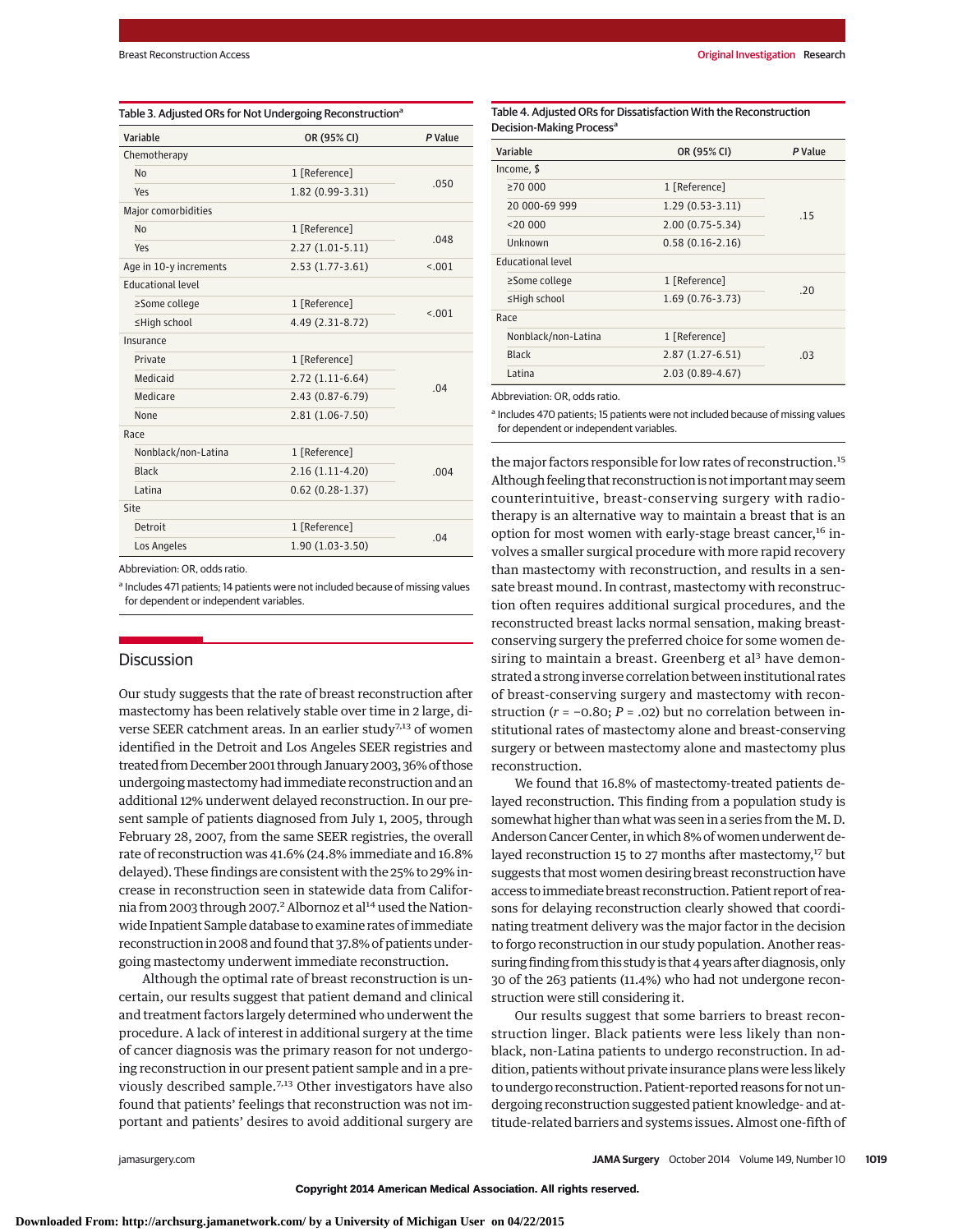#### Table 5. Reasons Given by Patients for Not Undergoing Reconstruction<sup>a</sup>

|                                                           | % of Patients <sup>b</sup> |                         |              |        |                        |
|-----------------------------------------------------------|----------------------------|-------------------------|--------------|--------|------------------------|
| Reason                                                    | <b>Total</b>               | Nonblack,<br>Non-Latina | <b>Black</b> | Latina | $P$ Value <sup>c</sup> |
| <b>Patient Factors</b>                                    |                            |                         |              |        |                        |
| Did not want additional surgery                           | 48.5                       | 70.0                    | 39.7         | 34.1   | < 0.01                 |
| Was not important                                         | 33.8                       | 42.4                    | 21.6         | 31.3   | .04                    |
| Fear of implants                                          | 36.3                       | 34.4                    | 38.8         | 40.7   | .73                    |
| Concerned about interference with detection of recurrence | 23.9                       | 16.1                    | 18.6         | 32.5   |                        |
| Concerned about possible complications                    | 33.6                       | 27.9                    | 20.4         | 43.8   | .02                    |
| Could not take much time off work or from family          | 16.1                       | 8.9                     | 9.5          | 24.7   | .02                    |
| <b>Systems Factors</b>                                    |                            |                         |              |        |                        |
| Did not know was an option                                | 18.1                       | 12.7                    | 27.7         | 18.6   | .51                    |
| Trouble finding surgeon                                   | 5.6                        | 4.2                     | 10.6         | 4.7    | .51                    |
| No insurance coverage                                     | 11.8                       | 2.2                     | 23.7         | 18.6   | .001                   |
| Surgeon did not take insurance                            | 7.8                        | 2.8                     | 16.8         | 8.5    | .09                    |

a Includes 263 patients.

**b** Indicates percentage of patients who responded that the factor contributed "quite a bit" or "a lot" to the decision to not have breast reconstruction. Percentages are weighted to account for the sample design and nonresponse.

<sup>c</sup> Tests for differences in item response across race/ethnic groups.

Table 6. Reasons Given by Patients for Delay in Breast Reconstruction<sup>a</sup>

| Reason                                            | % of Patients <sup>b</sup> |
|---------------------------------------------------|----------------------------|
| <b>Clinical Patient Factors</b>                   |                            |
| Needed radiotherapy                               | 26.3                       |
| Needed chemotherapy                               | 50.7                       |
| Focused on treating the cancer                    | 68.7                       |
| <b>Patient Attitudes</b>                          |                            |
| Not sure wanted reconstruction                    | 10.1                       |
| Too much time off work or from family             | 6.7                        |
| <b>Systems Factors</b>                            |                            |
| Did not know of the reconstruction option         | 14.3                       |
| Trouble finding surgeon to perform reconstruction | 0.0                        |
| Problems with initial breast surgery              | 8.1                        |
| No insurance coverage                             | 10.3                       |

a Includes the 76 patients who delayed breast reconstruction.

**b** Indicates percentage of patients who responded that the factor contributed "quite a bit" or "a lot" to the decision to delay breast reconstruction. Percentages are weighted to account for the sample design and nonresponse.

women who did not undergo reconstruction reported a lack of knowledge regarding the procedure. Many women continue to report fear of implants as 1 reason for forgoing reconstruction, despite their proven safety.<sup>18-20</sup> Nearly one-fourth of women who did not undergo reconstruction in our sample reported concern about potential interference with cancer detection as a decision factor despite the clinical evidence not supporting this contention.<sup>20,21</sup> Furthermore, Latina patients were more likely than other groups to endorse these beliefs. Results also suggest the presence of lingering systemsrelated barriers for some patient subgroups—particularly for black patients, 23.7% of whom reported insurance-related barriers (vs 2.2% of nonblack, non-Latina and 18.6% of Latina patients; *P* = .001). These findings are consistent with those of a prior study in this patient sample examining racial and ethnic disparities in the use of reconstruction in which minority

women were found to have lower satisfaction with the information received and decision making than white women.<sup>1</sup> Other studies have also observed lower rates of reconstruction among black,<sup>2</sup> Asian,<sup>2,22</sup> and Latina women.<sup>15</sup>

Some aspects of the study methods merit comment. A strength of the study was its diverse population-based sample and rigorous attention to measurement.<sup>8,12</sup> The results are limited to women from 2 metropolitan areas and may not reflect access to reconstruction nationally, particularly in rural areas where plastic surgeons may be less available. The study was retrospective in design, and patient recall of their clinician encounters may have varied over time. Finally, we noted substantial decay in the longitudinal sample, which may have introduced selection bias.

## **Conclusions**

We found that women are largely satisfied with the process of making decisions about breast reconstruction and that stable rates of the procedure largely reflect patient demand. A minority of women delayed reconstruction within 4 years of cancer diagnosis, and delay was largely explained by relevant clinical and treatment-related factors. These findings suggest that legislative mandates to change the approach to patient education, such as a New York State law passed in 2010,<sup>6</sup> are likely to be less effective than more ground-level practice initiatives, such as patient decision tools or encouragement of input from plastic surgeons at the time decisions about treatment are made.5,7 Our study suggests that room exists for improved education regarding the safety of breast implants and the effect of reconstruction on follow-up surveillance, information about which could be readily addressed through decision tools. Finally, development of specific approaches to address patient-level and systems factors with a negative effect on the use of reconstruction among minority women is needed.

## **ARTICLE INFORMATION**

**Accepted for Publication:** December 30, 2013.

**Published Online:** August 20, 2014. doi:10.1001/jamasurg.2014.548.

**Author Affiliations:** Breast Service, Department of Surgery, Memorial Sloan Kettering Cancer Center, New York, New York (Morrow); School of Public